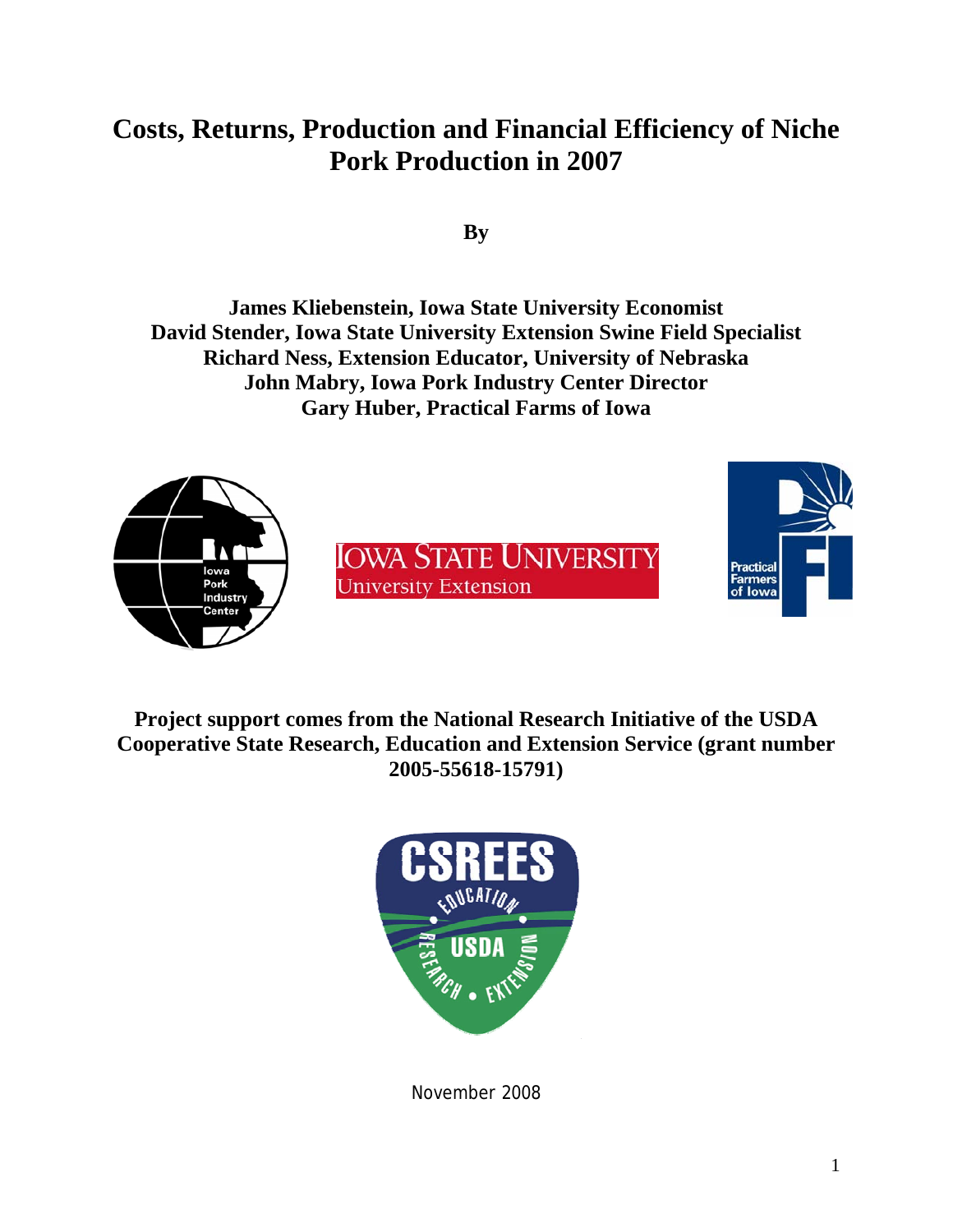## **Costs, Returns, Production and Financial Efficiency of Niche Pork Production in 2007**

## **Introduction**

In recent years the production of niche pork has been expanding in response to growing demand for products with specific attributes, such as pork from animals produced without antibiotics using bedded pens with outdoor access. This growth has occurred, in many situations, from the ground up. Entrepreneurial producers have identified unmet market demands and opportunities for new products. These producers then set out to develop products to satisfy this demand and systems to get these niche products to the consumer.

 However, little information is known about the costs, returns and production and financial performance of niche pork production systems. As demand expands for niche pork, accurate information on these topics needs to be available for producers to evaluate opportunities in niche pork production. Additionally, niche pork producers do not have sufficient information to benchmark their own operations and evaluate how they are performing and where they can look for improvements. For those thinking about entering niche pork production, information needed to develop expected production levels, costs, and potential returns is limited.

 Given the lack of information, a project was undertaken to obtain production, cost, and return information for niche pork production. This information is needed to assist niche pork producers in determining their production potential and assist them in improving their production efficiencies. In turn, this will improve niche pork production and lead to increased returns and improved survivability of niche pork producers.

 To obtain niche pork production cost and efficiency information, a focus was placed on working with niche pork producers in establishing production and financial record systems for their pork production operations. Project staff included several Iowa Farm Business Association consultants, a farm management specialist in Minnesota, and area extension swine specialists in Iowa and Nebraska. These staff worked with participants to establish and maintain the record system in 2006 and 2007. They also worked with producers in providing year end summaries and analysis. The specialists' direct contact provided uniformity to data recording and analysis. A report was prepared for the 2006 results (Kliebenstein et al 2006).

 This report provides a summary of the costs, returns, and production and financial performance for participating niche pork producers for the year 2007. There were 27 niche pork farrow-to-finish producers who completed records for 2007. These 27 operations were typically 'natural' producers, meaning their pigs were raised without antibiotics using bedded pens with outdoor access.

 For the analysis, information such as corn price, interest on capital, and pig inventory was standardized between cooperators. The corn price utilized was \$3.35 per bushel. This represents the monthly average Iowa corn prices for the year 2007. This is higher than for pervious years. The value for other grains and supplement was included at the values provided by the producers with the assistance of the extension specialists. The inventory values for breeding livestock was placed at \$150 per animal and remained the same for the beginning and ending inventory. Pig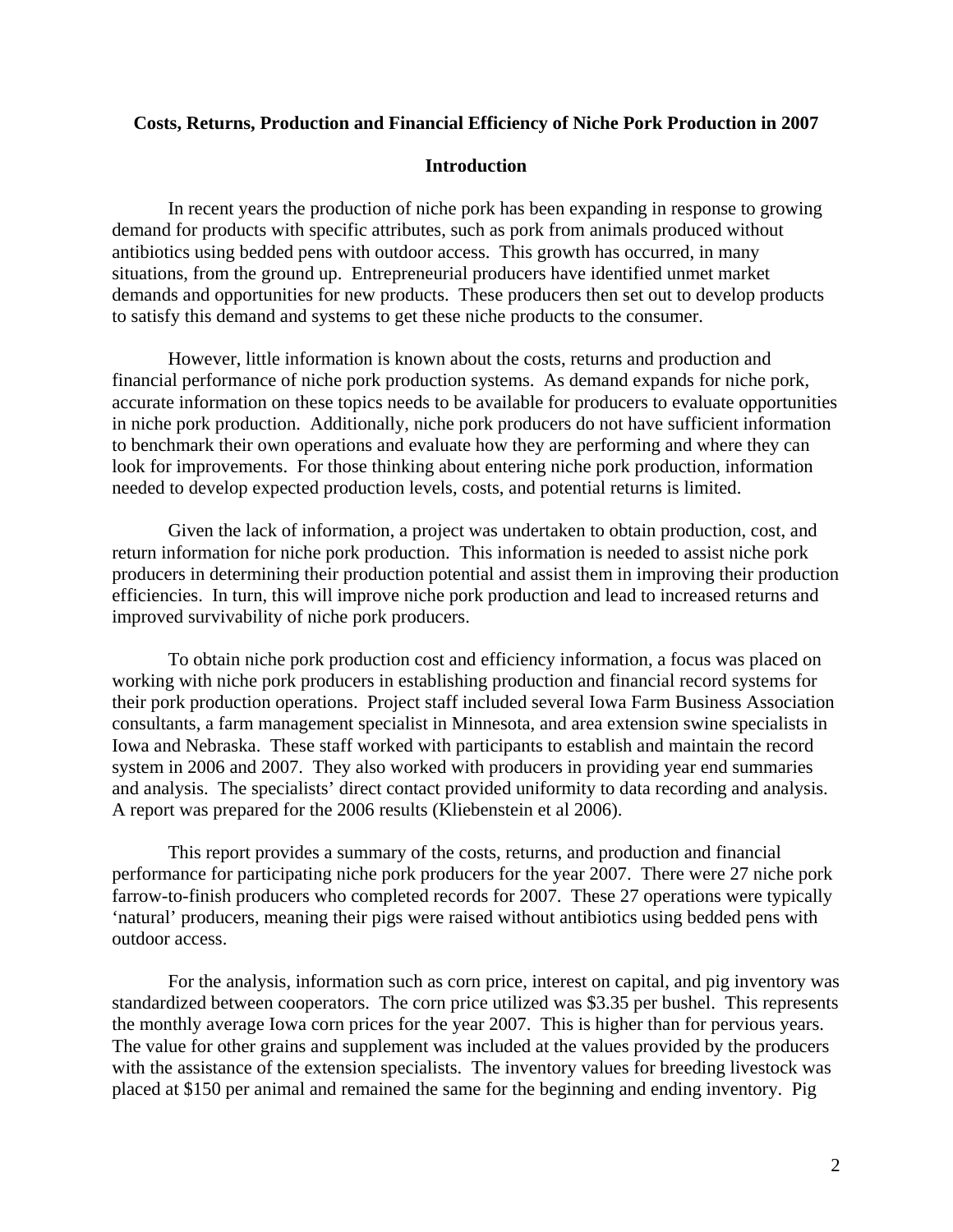inventory values were held constant between the beginning and ending inventories. Pigs weighing 70 pounds or less were valued at \$50 with pigs near market weight values at \$110. Interest on operating capital and fixed capital was calculated at 5 percent. Labor value was standardized at \$15 per hour.

## Results and Discussion

## Returns

 Returns from producing niche pork are provided in Table 1. Averages are included for all 27 producers. These producers were also sorted based on return to capital, unpaid labor and management per hundred pounds of pork produced, and averages are also included for the top 9 producers and the bottom 9 producers as sorted this way.

| Table 1. Returns from Producing Niche Pork - 2007                |           |          |            |  |
|------------------------------------------------------------------|-----------|----------|------------|--|
| Sorted by Return to Capital, Unpaid Labor and Management, \$/Cwt |           |          |            |  |
|                                                                  |           | Top 9    | Bottom 9   |  |
| Item                                                             | Average   | Farms    | Farms      |  |
| <b>Number of Producers</b>                                       | 27        | 9        | 9          |  |
| Hundred Pounds of Pork Produced                                  | 1810      | 2329     | 1196       |  |
| Return to Capital, Unpaid Labor and Management per Farm          | $$-209$   | \$23,956 | \$18,687   |  |
| Return to Capital, Unpaid Labor and Management per Cwt.          | $$-0.11$  | \$10.29  | $$-15.62$  |  |
| Return per Hour for All Hours of Labor and Management            | \$0.24    | \$15.98  | $$-10.16$  |  |
| Percent Return on Capital                                        | $-27$     | $-7$     | $-56$      |  |
| Average Price per Cwt of Cull Breeding Stock Sold                | \$33.46   | \$33.49  | \$32.54    |  |
| Average Price per Cwt. of Market Hogs Sold                       | \$51.40   | \$52.83  | \$50.21    |  |
| Average Price per Cwt of All Animals Sold                        | \$49.12   | \$50.53  | \$47.85    |  |
| Return per \$100 of Feed Fed                                     | \$134.99  | \$161.45 | \$105.31   |  |
| Margin Over All Costs/Cwt. Produced, Including Inventory         | $$-17.27$ | $$-0.15$ | $$-37.38$  |  |
| Margin Over All Costs per Head Sold, Including Inventory         | $$-52.08$ | $$-0.20$ | $$-114.99$ |  |

 The return levels were quite different between the top 9 and bottom 9 herds. On average, the return to capital, unpaid labor and management per hundred pounds of pork produced was - \$0.11 for all 27 farms, but \$10.29 for the top 9 herds and -\$15.62 for the bottom 9 herds. The total return to capital, unpaid labor and management for the pork production operation was -\$209 for the average operation, but almost \$24,000 for the top herds and below \$-18,600 for the bottom herds.

The average return to labor for all farms was \$0.24 per hour, but this number was \$15.98 per hour for the top herds and \$-10.16 per hour for the bottom herds. Thus, after all costs were paid the average per hour wage earned by all 27 producers was \$0.24. Note that prices received for market hog sales were similar between the groups: \$52.83 for the top group compared to \$50.21 for the bottom group and \$51.40 on average. Thus, prices received for hogs sold by the top and bottom groups had little impact on the differences experienced in their returns. Market hog prices did not increase much from the year 2006 to 2007 while production cost increased sharply. This led to a very tough year for producers, which is clearly shown by the low to negative returns.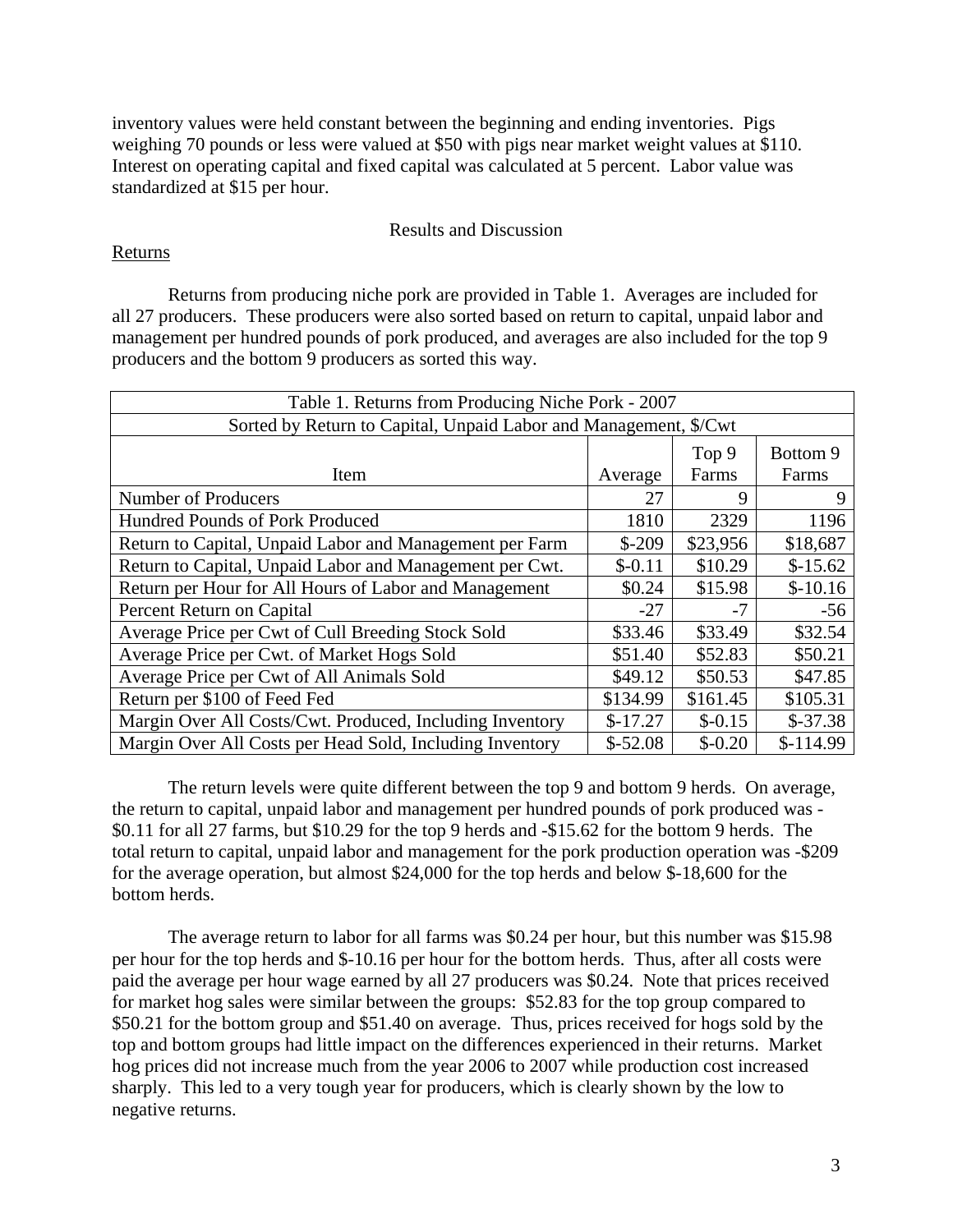The margin over all costs, including labor valued at \$15 per hour, averaged \$0.15 per hundred pounds of pork produced for the top group and -\$37.38 for the bottom group, which is a difference of \$37.53 per hundred pounds of pork, or about \$103.00 for a 275 pound hog. For all 27 producers, the margin over all costs, including labor valued at \$15 per hour, was essentially a zero return for labor.

#### Cost of Production

 Data on the cost of producing niche pork are provided in Table 2. The method of categorization is the same as for the return information shown in Table 1.

| Table 2. Cost of Producing Niche Pork - 2007                     |         |             |                       |
|------------------------------------------------------------------|---------|-------------|-----------------------|
| Sorted by Return to Capital, Unpaid Labor and Management, \$/Cwt |         |             |                       |
| Item                                                             | Average | Top 9 Farms | <b>Bottom 9 Farms</b> |
| <b>Number of Producers</b>                                       | 27      | $\mathbf Q$ | 9                     |
| Hundred Pounds of Pork Produced                                  | 1810    | 2329        | 1196                  |
| Operating Costs per Cwt. Produced                                |         |             |                       |
| Feed Cost                                                        | \$37.98 | \$31.90     | \$46.21               |
| Other Operating Cost (except labor)                              | \$10.22 | \$7.77      | \$11.24               |
| A. Utilities and Fuel                                            | \$3.07  | \$2.13      | \$4.57                |
| B. Injectables, Vaccines, etc.                                   | \$1.45  | \$1.41      | \$1.38                |
| E. Capital Charge on Operating Costs                             | \$1.20  | \$.99       | \$1.47                |
| <b>Total Operating Costs Per Cwt.</b>                            | \$48.20 | \$39.67     | \$57.45               |
| Fixed Costs per Cwt. Produced                                    |         |             |                       |
| Depreciation, Taxes & Ins.                                       | \$1.80  | \$1.33      | \$2.60                |
| Capital Charge on Fixed Investment                               | \$1.44  | \$1.38      | \$1.98                |
| <b>Total Fixed Costs Per Cwt. Produced</b>                       | \$3.24  | \$2.71      | \$4.58                |
| Cost of Labor (All) Per Cwt. Produced                            | \$14.51 | \$7.94      | \$24.03               |
| Total Cost per Cwt. Produced                                     | \$67.15 | \$51.31     | \$87.53               |

Table 2 shows that the average total cost per hundred pounds of pork produced was \$67.15 for all 27 farms. The average total operating cost (excluding labor) for all 27 farms was \$48.20 per hundred pounds of live hog, with feed costs being \$37.98 of this total and other operating costs (excluding labor) making up the remaining \$10.22. Average fixed costs were \$4.00 per hundred pounds, and average labor costs were \$14.51 per hundred pounds. These numbers translate into total costs of about \$185.00 per market hog produced.

Table 2 also shows that the top 9 producers had average total costs of \$51.31 per hundred pounds produced, while the bottom group averaged \$87.53, which is a difference of \$36.22, or about \$99.00 per hog produced. Average feed costs for the top producers were \$14.31 per hundred pounds below the average for the bottom group (\$31.90 vs \$46.21), and other operating costs (excluding labor) for the top group were about 70 percent of the total for the bottom group (\$7.77 vs \$11.24). Fixed costs for top producers averaged \$2.71 per hundred pounds of pork produced, while this number for the bottom producers was \$4.58. Labor costs for the bottom producers was about three times that of the top producers (\$7.94 vs \$24.03).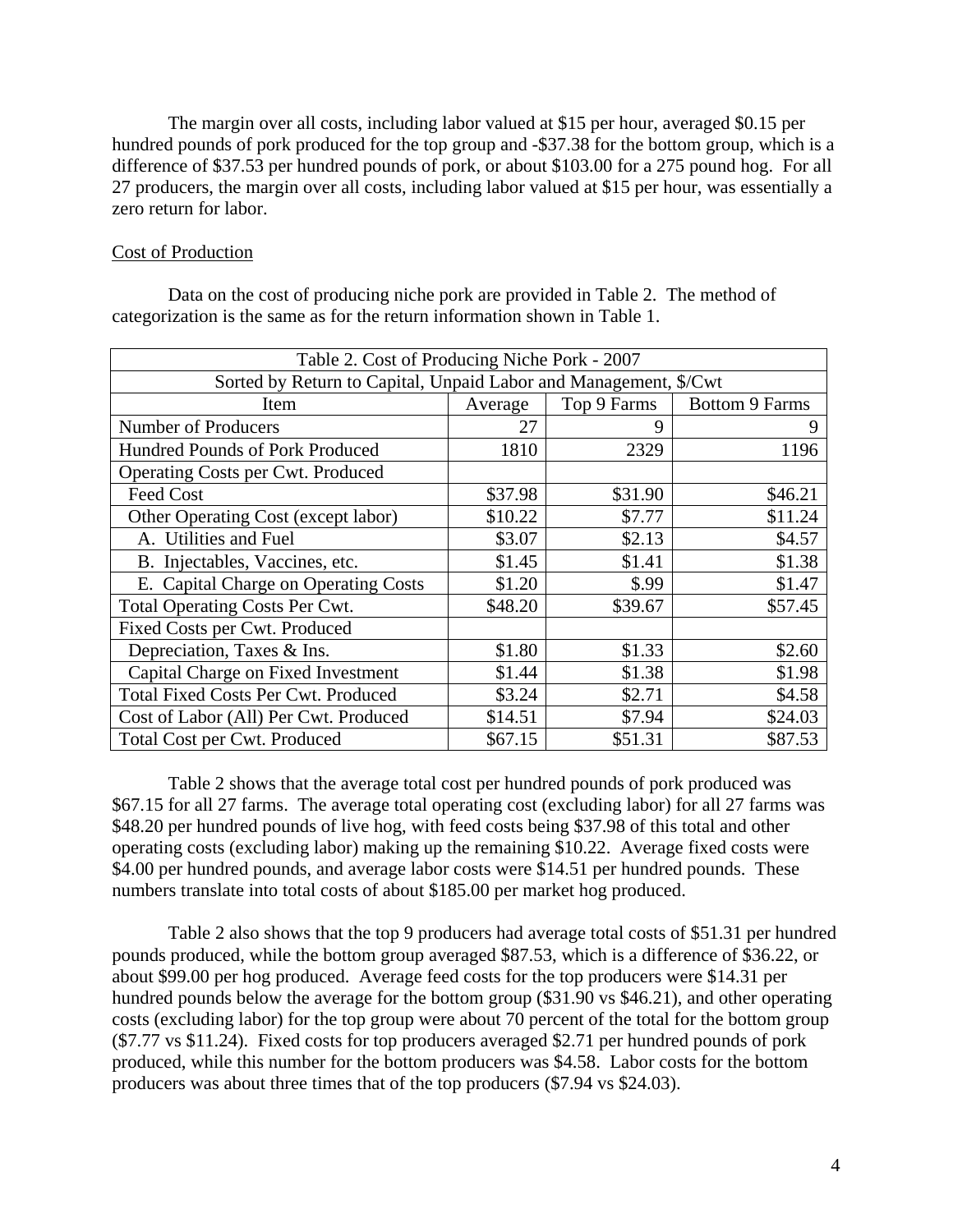## Cost Differences

Table 3 compares cost differences between the top and bottom producers. These data show that 49 percent of total cost differences are in operating costs, which included feed and other operating expenses, but not labor. Note also that differences in feed costs represented about 28 percent of the cost difference between the top and bottom producers, while the differences in other operating costs (excluding labor) represented 10 percent of the cost differences. The difference in labor cost was quite dramatic in 2007. While it represented about 20 percent of the production cost, it represented over 40 percent of the cost difference between the top and bottom producer. Close attention to controlling feed costs and other operating costs is also important.

| Table 3. Comparison of Niche Pork Production Costs Between Top and Bottom Producers |         |          |             |            |
|-------------------------------------------------------------------------------------|---------|----------|-------------|------------|
|                                                                                     |         |          |             | Percent of |
|                                                                                     | Group   |          |             | Difference |
| Item                                                                                | Top 9   | Bottom 9 | Difference  |            |
| Operating Costs (feed and other)                                                    | \$39.67 | \$57.45  | $+ $17.78$  | 49         |
| Fixed Costs and operating int                                                       | \$3.70  | \$6.05   | $+$ \$2.35  |            |
| <b>Labor Costs</b>                                                                  | \$7.94  | \$24.03  | $-$16.09$   | 44         |
| <b>Total Costs</b>                                                                  | \$51.31 | \$87.53  | $+$ \$36.22 | 100        |
|                                                                                     |         |          |             |            |
| <b>Feed Costs</b>                                                                   | \$31.90 | \$46.21  | $+ $10.31$  | 28         |
| <b>Other Operating Costs</b>                                                        | \$7.77  | \$11.24  | $+$ \$3.47  |            |

 These cost difference results for niche pork production are different than what is seen for the more traditional confinement commodity pork producers. While feed costs are important for both system types, for commodity producers the fixed costs of facilities are relatively more important, which in turn means that facility use, or adequate "through-put" of hogs, is very important for these producers. The lower relative significance for fixed costs for niche pork producers is perhaps not surprising. Many niche producers in the record system had low investment in production facilities. Thus, the need to get pork out the door to keep fixed cost under control was not as pressing. The difference in labor cost is rather striking. This is related to production efficiency as it can take a similar amount of labor to care for a sow and litter. If there are fewer pigs the labor cost per pig and hundred pounds of pork increases.

## Production Efficiency – Feed and Labor

 Production efficiency for feed and labor is provided in Table 4. The average number of breeding females was 81 for all 27 farms, while the average for the top 9 herds was 91 and the average for the bottom 9 was 75.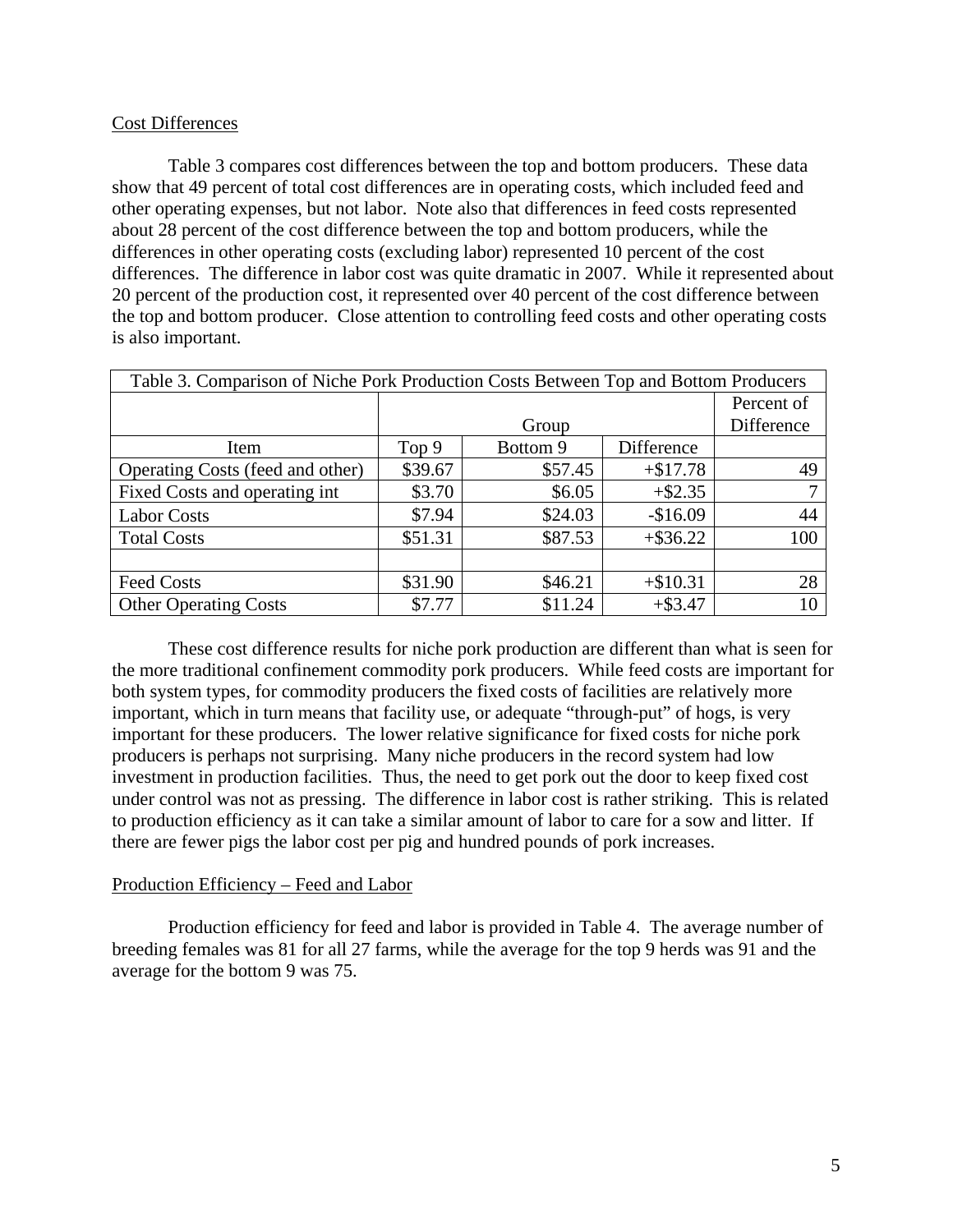| Table 4. Feed and Labor Production Information of Niche Pork Production – 2007 |         |       |          |  |
|--------------------------------------------------------------------------------|---------|-------|----------|--|
| Sorted by Return to Capital, Unpaid Labor and Management                       |         |       |          |  |
|                                                                                | Group   |       |          |  |
|                                                                                |         | Top 9 | Bottom 9 |  |
| Item                                                                           | Average | Farms | Farms    |  |
| Number of Producers                                                            | 27      | 9     | Q        |  |
| Hundred Pounds of Pork Produced                                                | 1810    | 2329  | 1196     |  |
| <b>Average Female Inventory</b>                                                | 81      | 91    | 75       |  |
| Number of Market Hogs Sold                                                     | 570     | 724   | 377      |  |
| Average Market Hog Weight, Lb.                                                 | 275     | 266   | 288      |  |
| Pounds of Feed Per Cwt. Produced                                               | 442     | 378   | 524      |  |
| Hours of Labor Used Per Cwt. Produced                                          | 1.01    | .54   | 1.66     |  |
| Hours of Labor Used Per Breeding Female Per Year                               | 21      | 14    | 24       |  |

Table 4 shows that total feed used per hundred pounds of pork produced averaged 442 for all producers, but 378 pounds for the top 9 herds and 524 for the bottom 9 herds. Thus, the top herds averaged 146 fewer pounds feed per hundred pounds of pork produced compared to the bottom herds. These data suggest that there is ample room for improvement in managing feed fed and feeding technologies.

Labor use was higher for the bottom group than the top group. Total labor use per breeding female per year for the top group was 14 hours as compared to 24 hours for the bottom group. Given the increased production efficiency of the top group, the difference in average labor use per hundred pounds of pork produced is even greater between these groups: .54 hours per hundred pounds for the top farms and 1.66 hours per hundred pounds for the bottom farms. It represents a three-fold increase.

# Pig Production Efficiency

 Additional production efficiency information is provided in Table 5. Birth to weaning death loss averaged 26 percent of pigs born alive for all producers, and 21 percent for the top group and 37 percent for the bottom group. Thus, about one of every four pigs that were born alive did not make it to weaning. Note: a 2004 survey conducted as part of another project found that 61% of niche pork farmers said crushing was the top reason for death loss of pigs before weaning. Other top reasons were poor milking sows and scours in young pigs. It appears that addressing these causes of pig death losses in the farrowing phase is one key for improving the performance of these systems.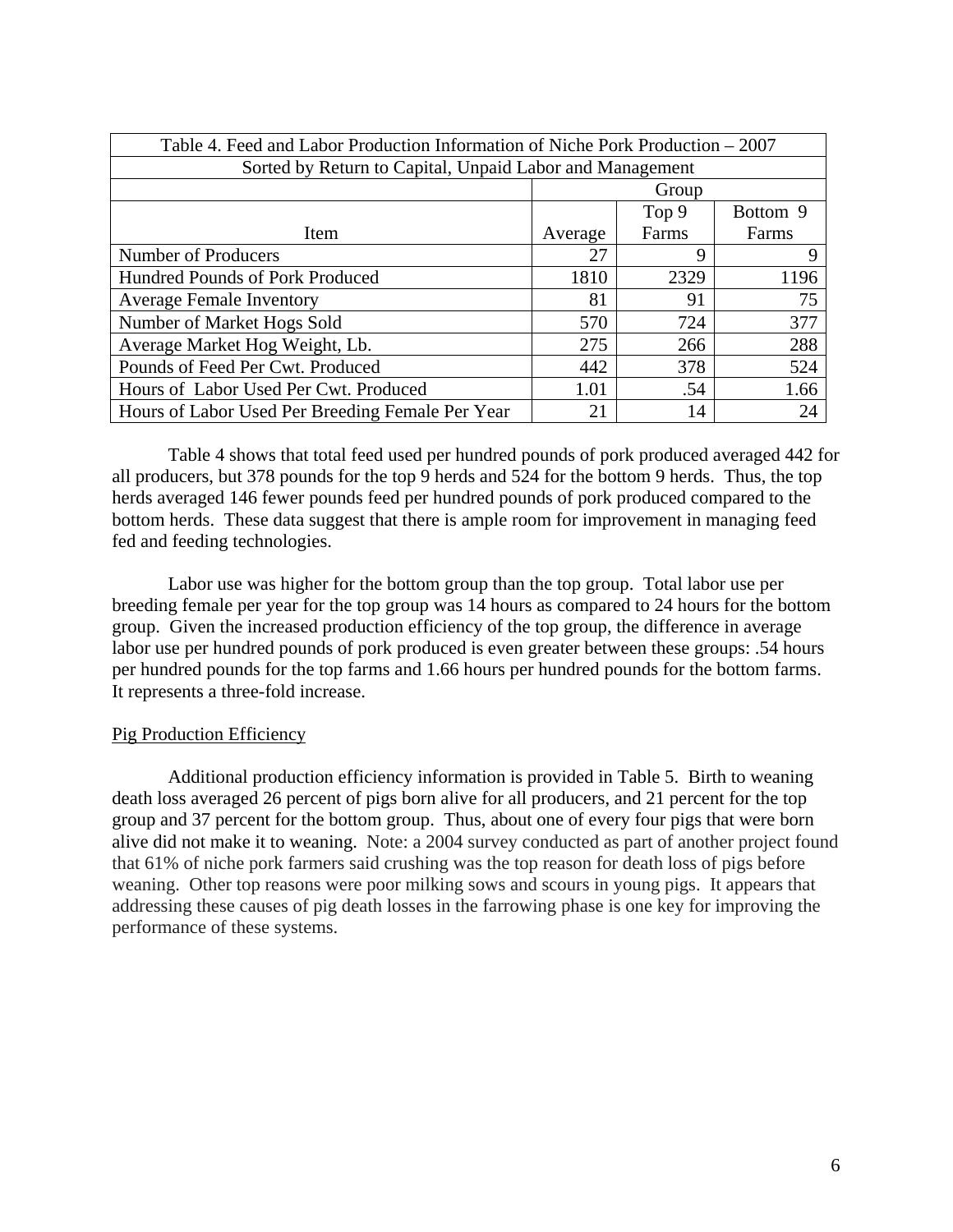| Table 5. Pig Production Efficiency of Niche Pork Production - 2007 |         |       |               |
|--------------------------------------------------------------------|---------|-------|---------------|
| Sorted by Return to Capital, Unpaid Labor and Management           |         |       |               |
|                                                                    | Group   |       |               |
|                                                                    |         | Top   | <b>Bottom</b> |
| Item                                                               | Average | Farms | Farms         |
| Number of Producers                                                | 27      | 9     | 9             |
| Pig Death Loss, Birth to Weaning (% of Farrowed Live)              | 26      | 21    | 37            |
| Pig Death Loss, Weaning to Market (% weaned)                       | 12      | 13    | 14            |
| Breeding Herd Death Loss (% of Breeding Herd Maintained)           | 6.6     | 3.5   | 11.6          |
| Number of Pigs Weaned Per Litter                                   | 6.32    | 6.53  | 5.12          |
| Number of Litters Weaned Per Female Per Year                       | 1.49    | 1.84  | 1.27          |
| Pigs per Sow Per Year                                              | 9.3     | 11.9  | 6.4           |
| Litters Weaned Per Farrow Pen Per Year                             | 5.4     | 8.0   | 5.3           |
| Pigs Weaned Per Farrow Pen Per Year                                | 32      | 48    | 27            |

 Pig death loss from weaning to market was quite high as well for all groups. It was 12 percent for the average herd; 13 percent for the top group and 14 percent for the bottom group. Pig death loss is a big problem for niche pork producers. Breeding herd death loss was in the 4 to 12 percent range: 6.6 percent for all herds, and 3.5 percent for the top herds and 11.6 percent for the bottom herds. The top herds on average weaned about 1.5 more pigs per litter (6.53) than the bottom herds (5.12). On average the number of litters weaned per breeding female per year was 1.49, with this number being 1.84 for the top operations and 1.27 for the bottom operations. Also, the top herds averaged 11.9 pigs per sow per year while the bottom herds averaged 6.4 pigs per sow per year, which is a difference of 5.5 pigs, or about 50 percent. This difference is dramatic. In general, pigs per sow per year is low across all groups. Explanations for the low pigs per sow per year numbers are that 1) preweaning mortality is large in pen farrowing system, 2) pen breeding results in more open sow days, 3) born alive can be lower because of gestation sow condition and environment, and 4) later weaning age (typically more than the six week minimum of most systems) limits litters per sow in a year.

## **Summary and Conclusion**

 Information is provided on the return, cost and pig production efficiency for niche pork production. Information from 27 niche pork producers is included in the analysis. Return levels showed that the average return to capital, unpaid labor and management return to capital, unpaid labor and management for the top 9 producers was \$10.29 per hundred pounds of pork produced, while this average was -\$15.62 for the bottom 9 producers and -\$0.11 for all 27 producers. The average margin over all costs on a per head sold basis showed a large loss (\$-52.08 for the average producer). The average return per hour of labor after all costs was \$0.24 for all 27 producers, but \$15.98 per hour for the top 9 producers and -\$10.16 for the bottom 9 producers.

The average total cost per hundred pounds of pork produced for all producers was \$67.15, while the top third (9) had average total costs that were \$36.22 less than the bottom 9 producers (\$51.31 vs \$87.53). The main contributor to cost differences between the top third and